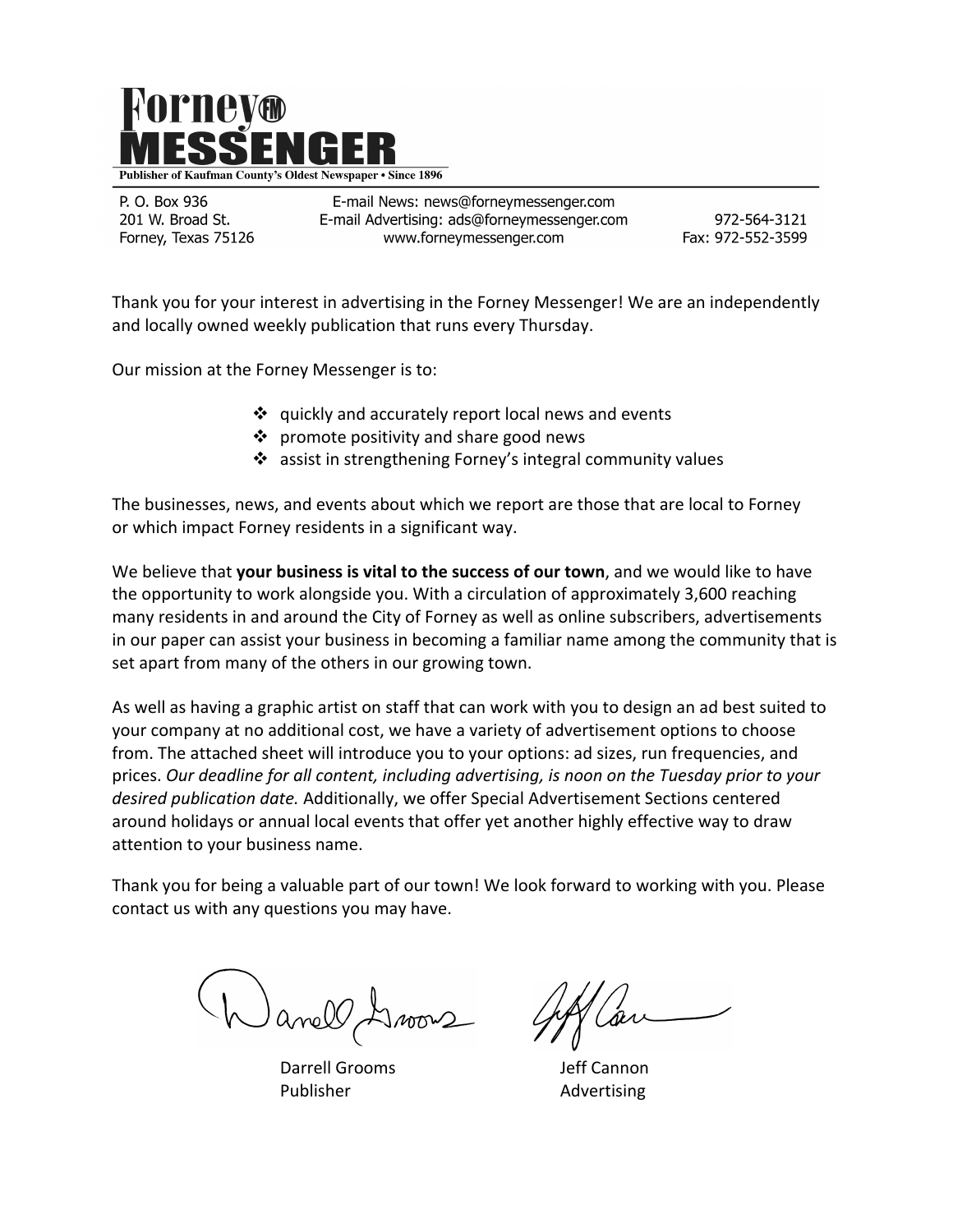# **Forney®<br>MESSENGER**

**Publisher of Kaufman County's Oldest Newspaper • Since 1896** 

# **Types of Ads**

- $\checkmark$  Front Page
- $\checkmark$  Standard Display
- Business Spotlight
- $\checkmark$  Inserts
- $\checkmark$  Business Directory
- $\checkmark$  Classified/Obituaries

#### **Front Page**

*Front Page Ads* and *Front Page: Second Section Ads* require a 6-month contract. Limited space is available, but you can be placed on our waiting list.

*Front Page* = \$35 per week for 6 months; *Front Page: Second Section* = \$30 per week for 6 months

#### **Standard Display**

*Standard Display Ads* are not bound to a contract, so you run as often as you choose. Black & white prices are based on \$4.50 per column inch. Color can be added to any standard display ad for an additional cost of \$75.

| Size             | Black & White      | Color    |
|------------------|--------------------|----------|
| <b>Full Page</b> | (all full-page ads | \$567.00 |
|                  | run in color)      |          |
| $1/2$ Page       | \$284.00           | \$359.00 |
| $1/4$ Page       | \$142.00           | \$217.00 |
| $1/8$ Page       | \$75.00            | \$150.00 |

## **Business Spotlight**

*The Business Spotlight* package is not only a money saving option for your business, but it also guarantees a place of prominence on the front page.

#### **Inserts**

*Inserts* are a great way to get flyers, door hangers, coupons, etc. in the hands of your customers! You provide us with 3600 inserts no larger than  $11''$  X  $11''$ , and we include them in our paper for only 8 $\&$  a piece, which comes to \$288.

#### **Business Directory**

*Business Directory Ads* require a 6-month contract. Limited space is available, but you can be placed on our waiting list. These are sold in "squares" - approximately 2.5" wide X 1.25" tall. Business Directory Ads run for \$7 per square per week for 6 months.

## **Classified/Obituaries**

*Classified Ads* must be paid in advance. \$8.00 includes up to 25 words in a traditional line ad. We also offer a display in a box, a simple way to draw more attention to your classified ad, which starts at \$18 for 2 columns wide X 2" tall.

*Obituaries* less than 2 columns wide X 5" tall are \$50. Add \$5 to include a photo. All other obituaries are priced by the column inch.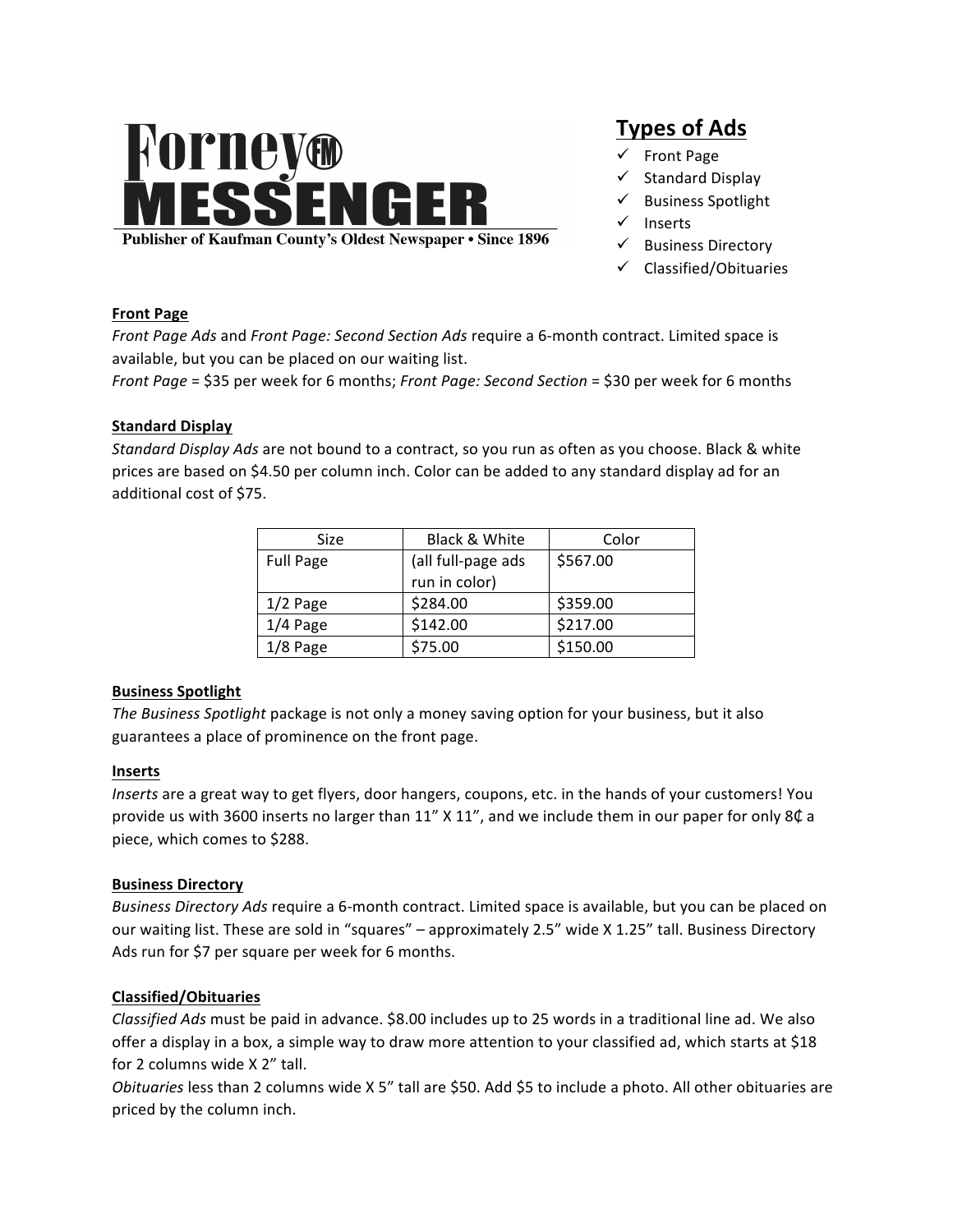# **Technical Information**

- Our open rate is \$4.50 per column inch, non-commissionable.
- We publish a broadsheet page in the six-column Standard Advertising Unit (SAU) format. One SAU column is approximately 1.667 inches wide. The space between columns is 3/4 of a pica, or slightly less than  $1/8$  inch. The table below shows the column widths in inches.

| 1 Column  | 1.667"  |
|-----------|---------|
| 2 Columns | 3.458"  |
| 3 Columns | 5.25''  |
| 4 Columns | 7.042"  |
| 5 Columns | 8.833"  |
| 6 Columns | 10.625" |

### Page Column Widths

- Circulation  $-3,600$  weekly
- Our deadline for all advertising is noon on the Tuesday immediately prior to your desired **publication date.**
- PLEASE READ CAREFULLY Unless otherwise noted, approved advertisers will be billed monthly. Any advertiser accumulating a past due balance for 90 days or more by the first working day of any calendar month, and who has not attempted to make payment by the first working day of the immediately following month, shall forfeit its advertisement in the Forney Messenger and shall immediately become responsible for the entire amount due plus any accumulated interest and collection costs. However, the advertisement may be reinstated upon full payment of the amount due, provided that the space is still available.

For more information or to get started designing your ad, please contact our Graphic Artist/Ad Specialist at the info below:

> Jeff Cannon (972) 564-3121 ads@forneymessenger.com